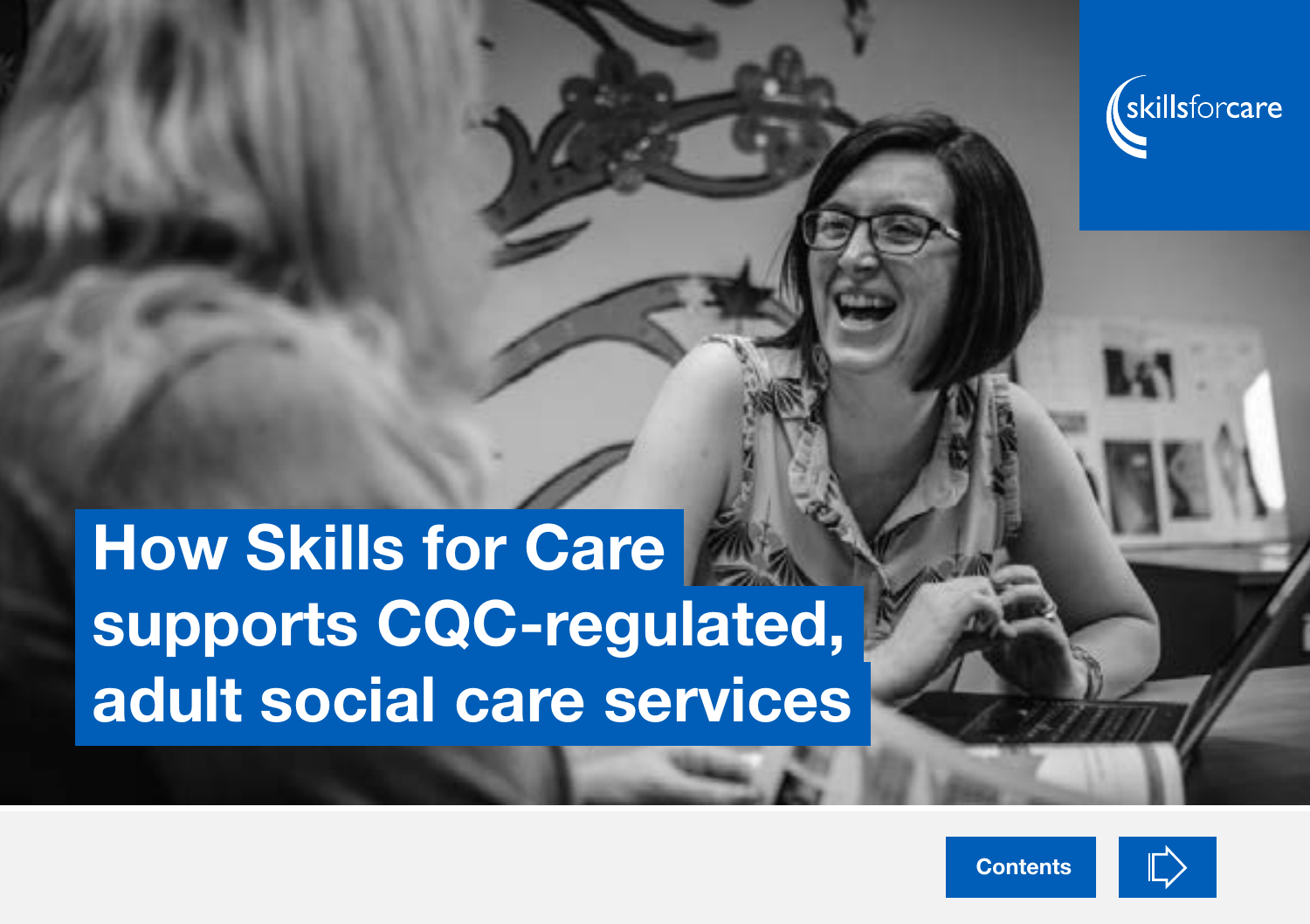# **Introduction**

The CQC's fundamental standards can only be met if services have safe and competent staff, including leaders and managers.

Skills for Care helps adult social care employers to get the best from their most valuable resource - their people.

Our practical support, including free guides, events, funding opportunities and consultancy, helps leaders and managers **[recruit](https://www.skillsforcare.org.uk/Recruitment-retention/Recruitment-and-retention.aspx), [develop](https://www.skillsforcare.org.uk/Learning-development/Learning-and-development.aspx)** and **[lead](https://www.skillsforcare.org.uk/Leadership-management/Leadership-and-management.aspx)** their staff, retaining them from entry level right through to senior roles.

We can also help employers to prepare for inspection and improve their service.

Click on the next page to find out how Skills for Care can help.

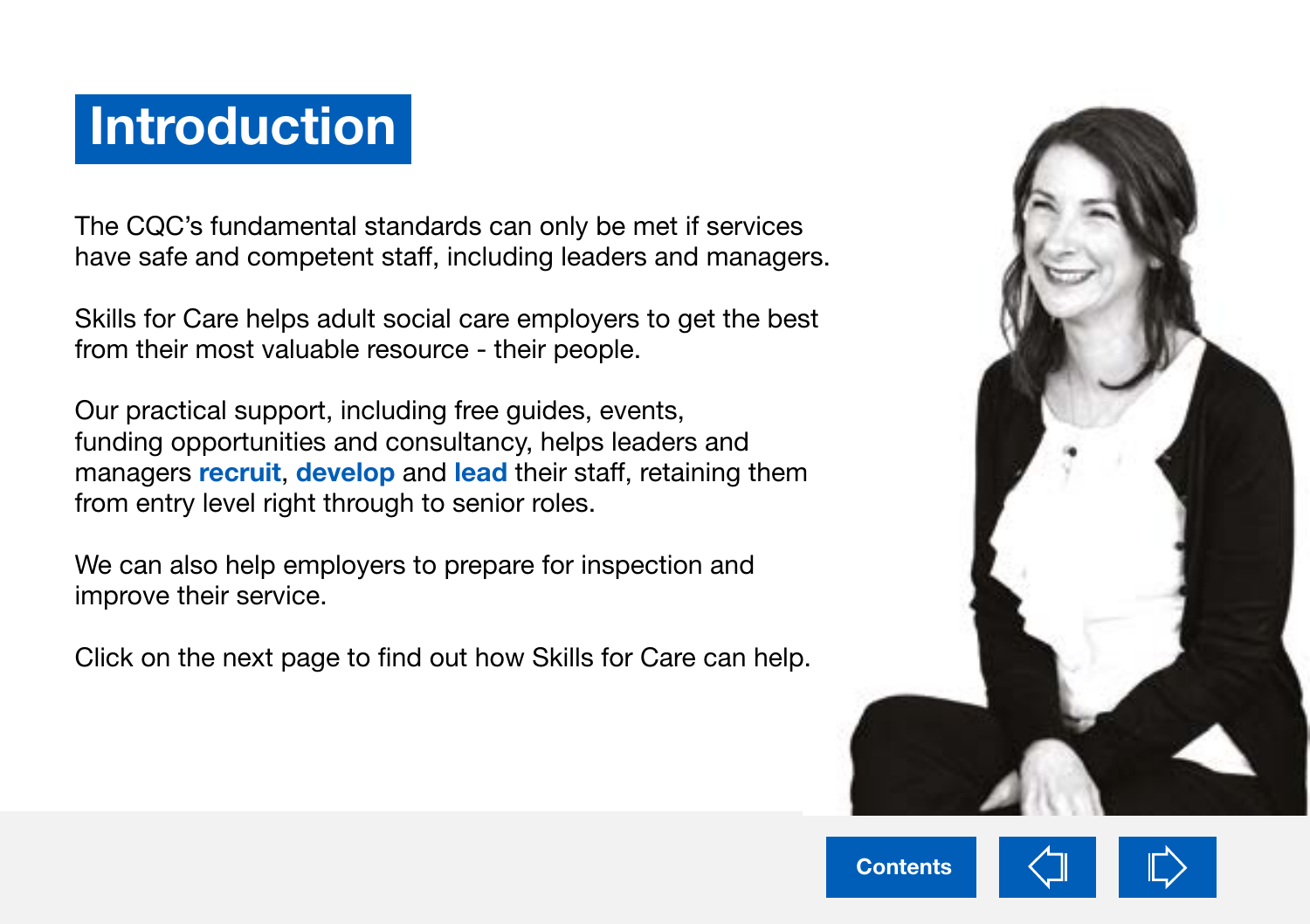<span id="page-2-0"></span>

Click on the links below to see how we can help.

| <b>New services</b>                  |  |
|--------------------------------------|--|
| <b>Supporting managers</b>           |  |
| <b>Recruitment support</b>           |  |
| <b>Developing your workforce</b>     |  |
| <b>Preparing for inspection</b>      |  |
| Delivering good and outstanding care |  |
| <b>Improving your service</b>        |  |
| <b>Connecting with others</b>        |  |

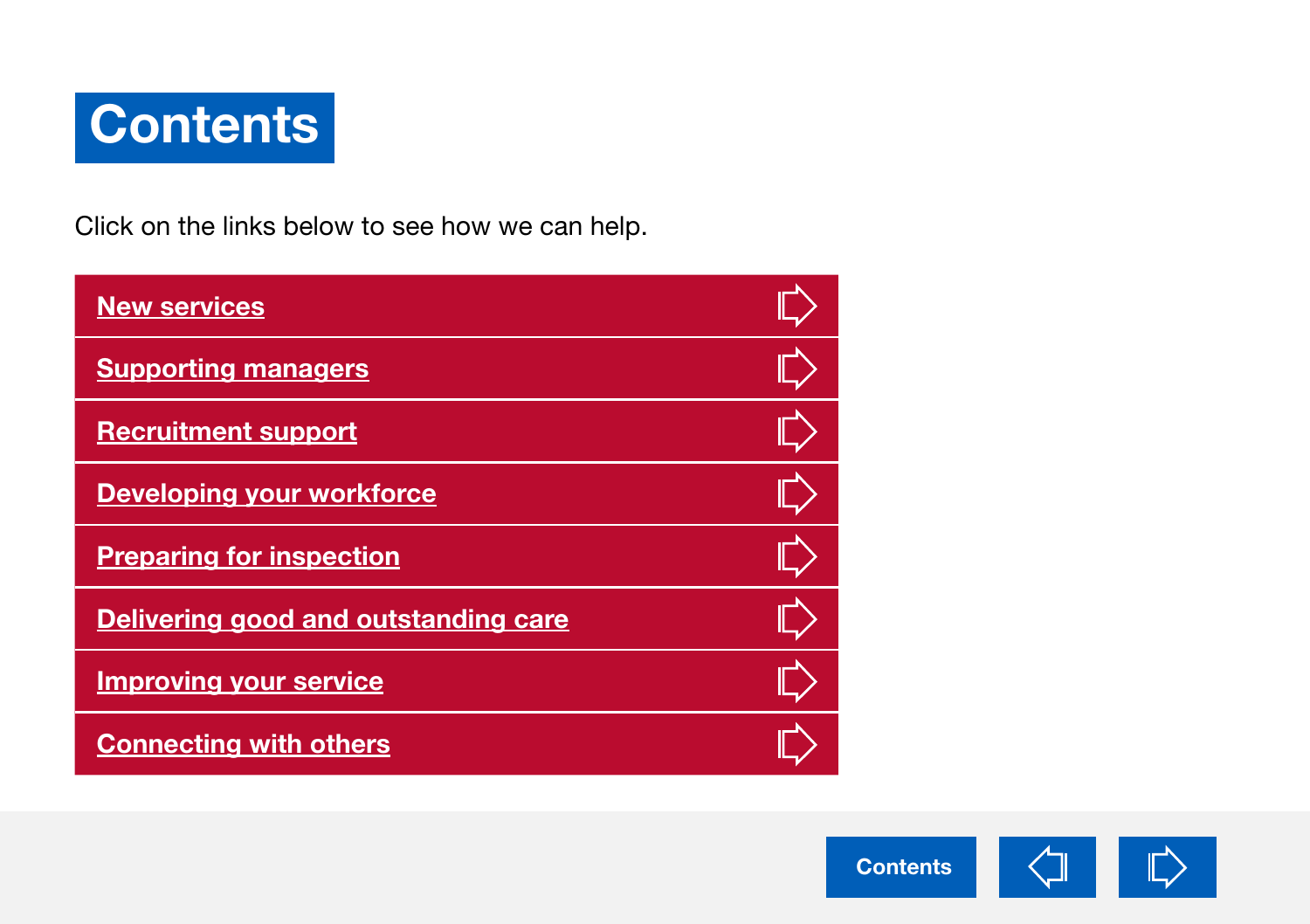<span id="page-3-0"></span>

#### New services



We can help CQC-regulated, adult social care services to:

- understand the values, skills, qualifications and experience needed to manage a service
- know how to attract, recruit and induct new staff
- support their staff, including planning and delivering the appropriate learning and development.

If services should do one thing: research and plan your new organisation properly, before you submit a new provider application to the CQC.

Find out more: [www.skillsforcare.org.uk/newservice](http://www.skillsforcare.org.uk/newservice)

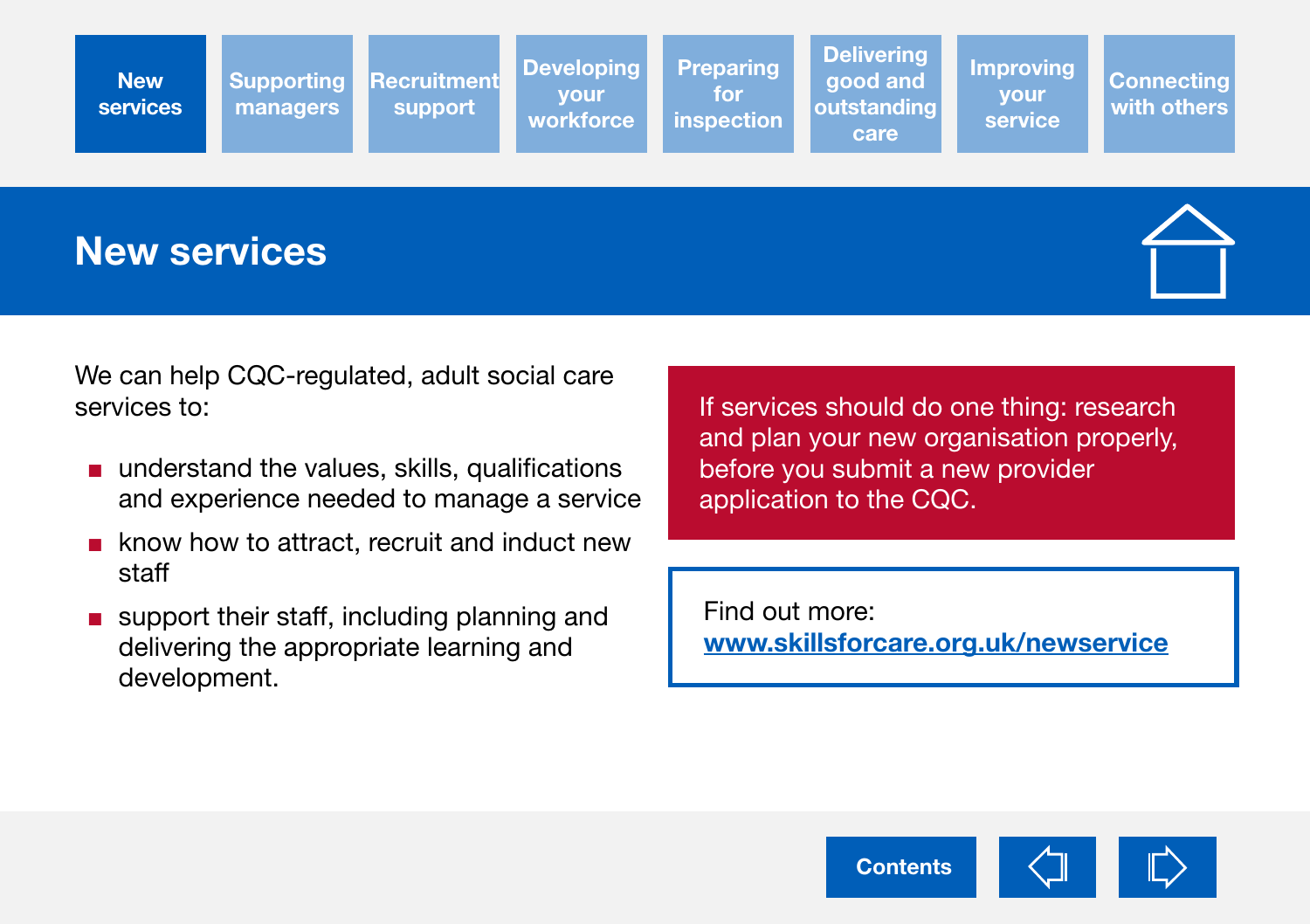<span id="page-4-0"></span>**New** [services](#page-3-0) **Supporting** managers **[Recruitment](#page-5-0)** support **Developing** your workforce Preparing for [inspection](#page-7-0) **Delivering** good and [outstanding](#page-8-0)  care [Improving](#page-9-0)  your service **Connecting** with others

## Supporting managers



We can help CQC-regulated, adult social care services to:

- $\blacksquare$  identify and develop talent, including how to develop aspiring and new managers
- develop managers, for example through qualifications or leadership programmes
- ensure that managers have the right tools and resources to manage their service(s) and workforce
- access funding to pay for training or qualifications.

If services should do one thing: keep up to date with the latest best practice by joining our Registered Manager Membership.

Find out more: [www.skillsforcare.org.uk/managers](http://www.skillsforcare.org.uk/managers)

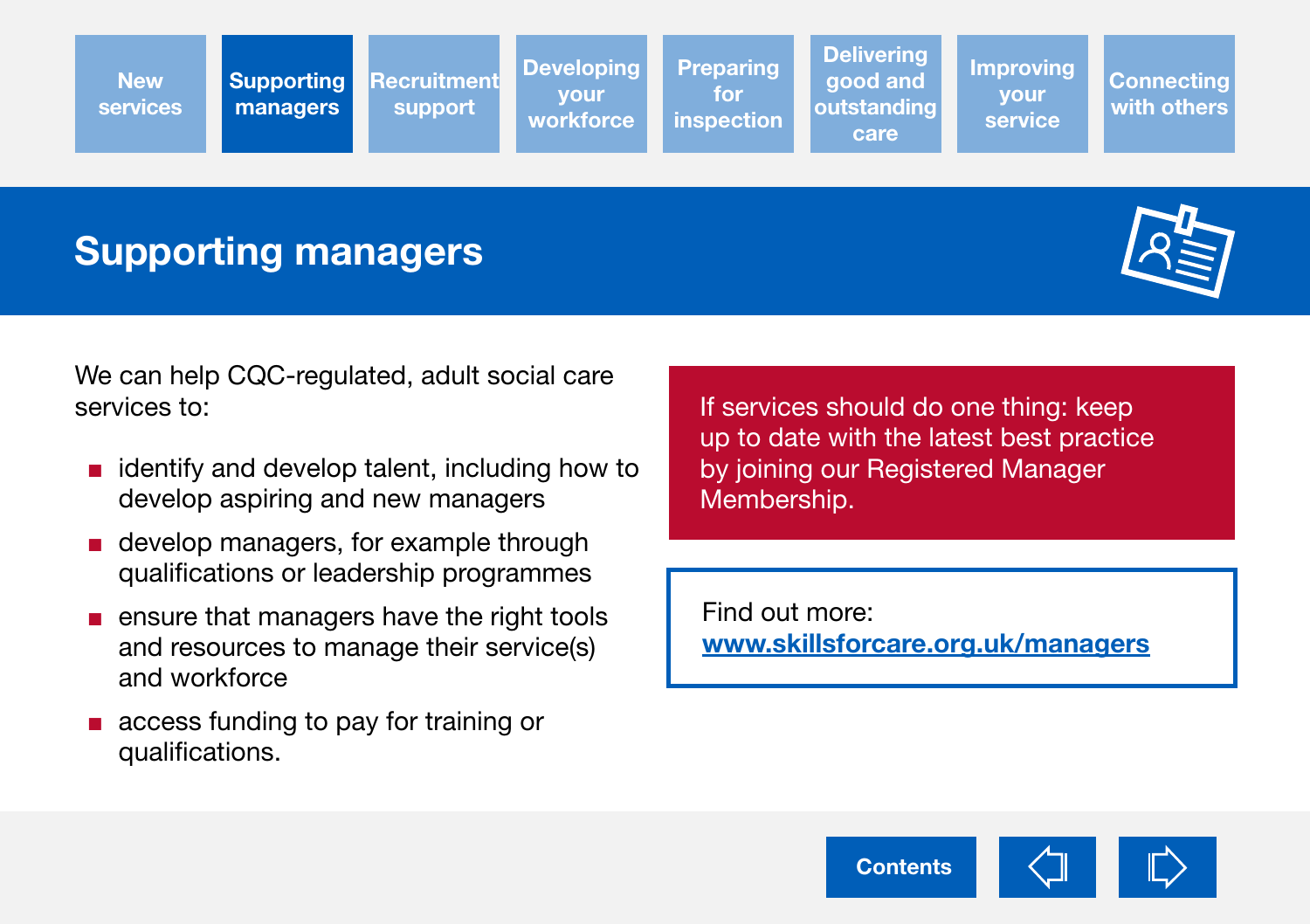<span id="page-5-0"></span>

#### Recruitment support



We can help CQC-regulated, adult social care services to:

- attract new staff
- recruit people with the right values
- plan safe staffing levels
- do the right recruitment checks, including DBS checks.

If services should do one thing: focus on people's values in the recruitment process, as well as their experience and qualifications.

Find out more: [www.skillsforcare.org.uk/randr](https://www.skillsforcare.org.uk/randr)

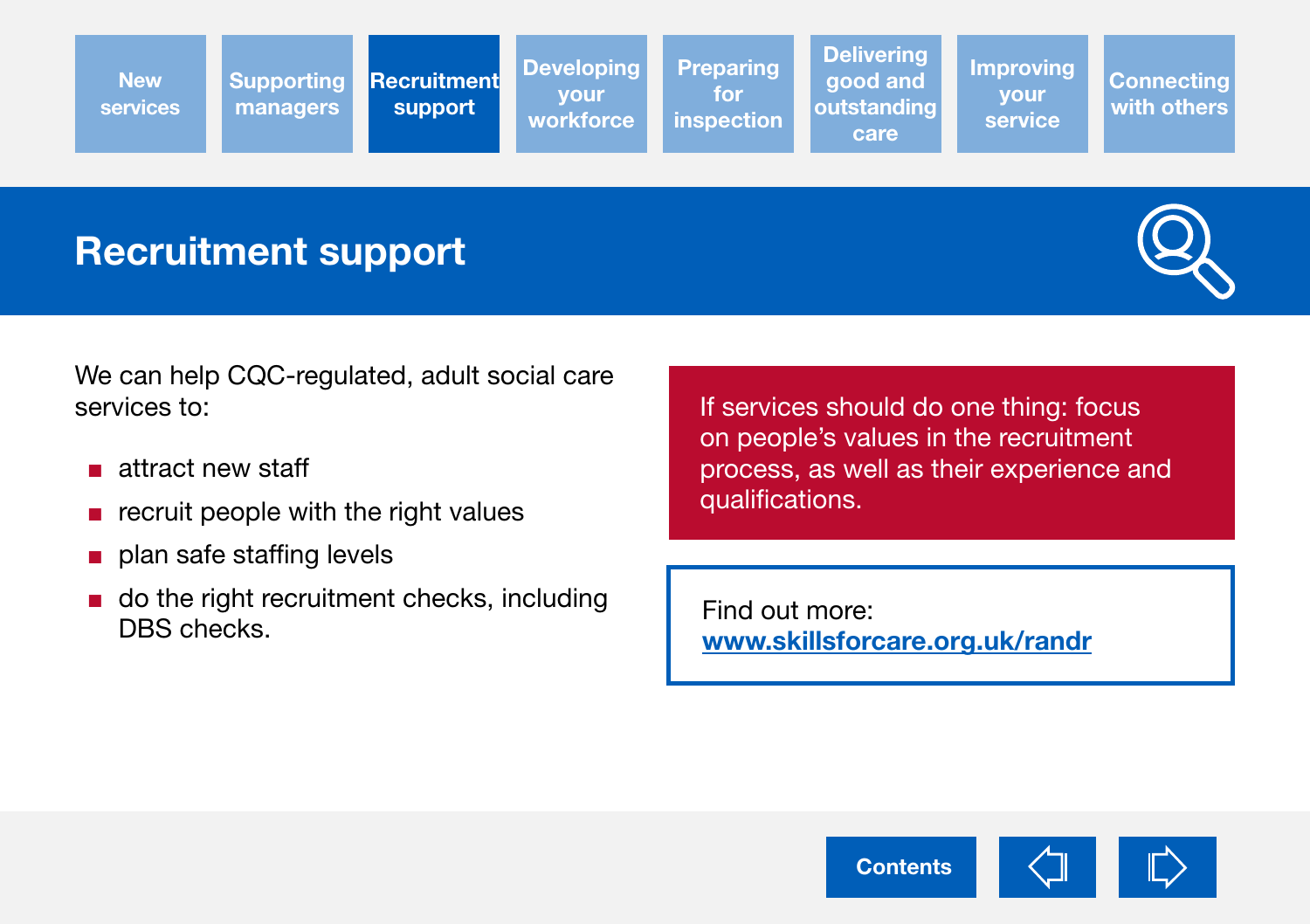<span id="page-6-0"></span>**New** [services](#page-3-0) [Supporting](#page-4-0)  managers [Recruitment](#page-5-0) support Developing your workforce Preparing for [inspection](#page-7-0) **Delivering** good and [outstanding](#page-8-0)  care [Improving](#page-9-0)  your service **Connecting** with others

# Developing your workforce



We can help CQC-regulated, adult social care services to:

- provide a thorough induction for new staff, that meets the Care Certificate standards
- plan and deliver ongoing learning and development
- find high quality, endorsed learning providers
- access funding to pay for qualifications.

If services should do one thing: give staff at all levels the opportunity to learn and develop throughout their career, not just in induction.

Find out more: [www.skillsforcare.org.uk/learning](http://www.skillsforcare.org.uk/learning)

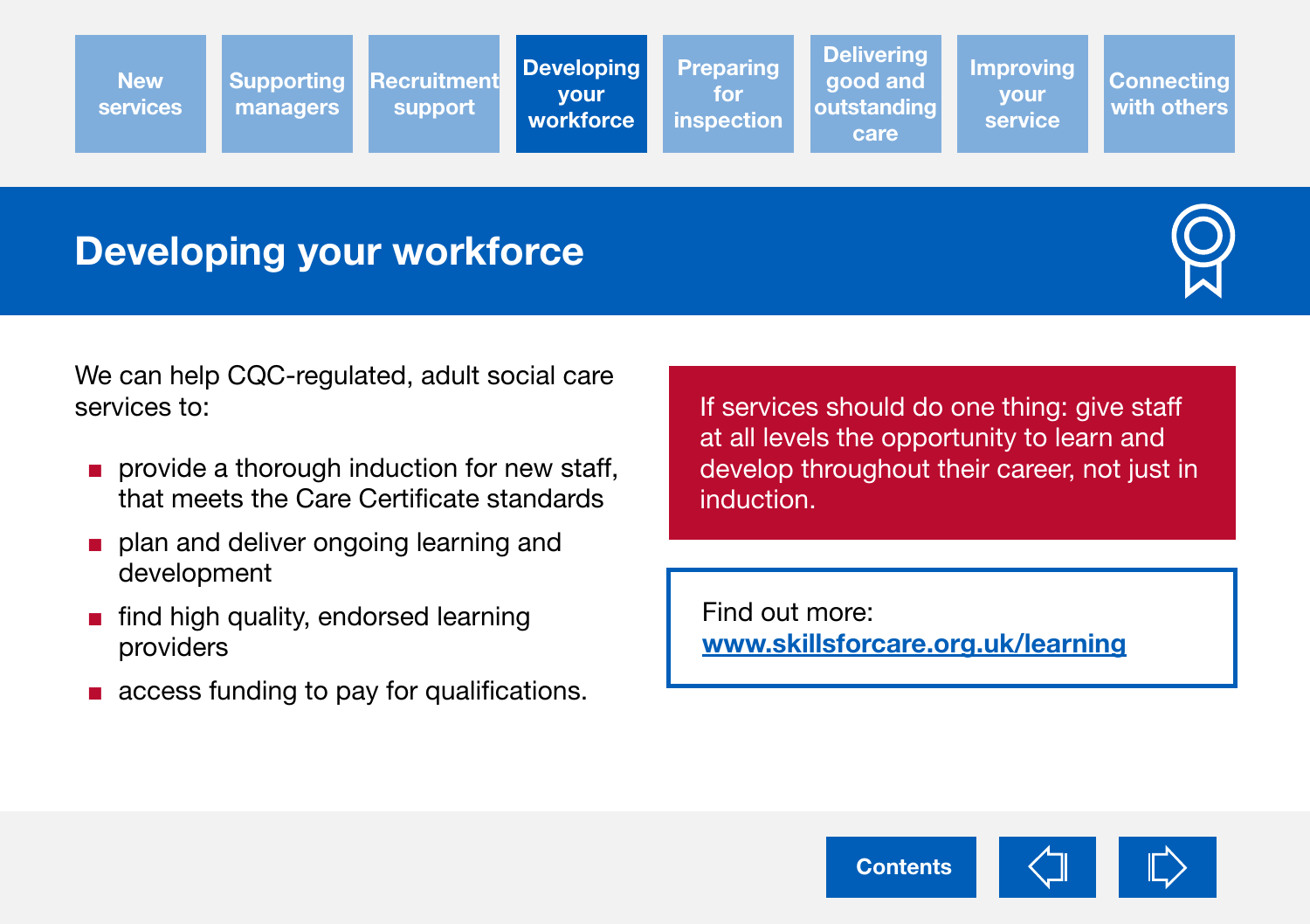<span id="page-7-0"></span>**New** [services](#page-3-0) [Supporting](#page-4-0)  managers [Recruitment](#page-5-0)  support **Developing** your workforce **Preparing** for inspection **Delivering** good and [outstanding](#page-8-0)  care [Improving](#page-9-0)  your service **Connecting** with others

# Preparing for inspection



We can help CQC-regulated, adult social care services to:

- know what CQC inspectors will look at during an inspection
- understand what characteristics set apart CQC ratings
- gather and share the right evidence for inspection.

If services should do one thing: make the most of the opportunity to submit additional evidence after the inspection.

Find out more: [www.skillsforcare.org.uk/prepare](http://www.skillsforcare.org.uk/prepare )

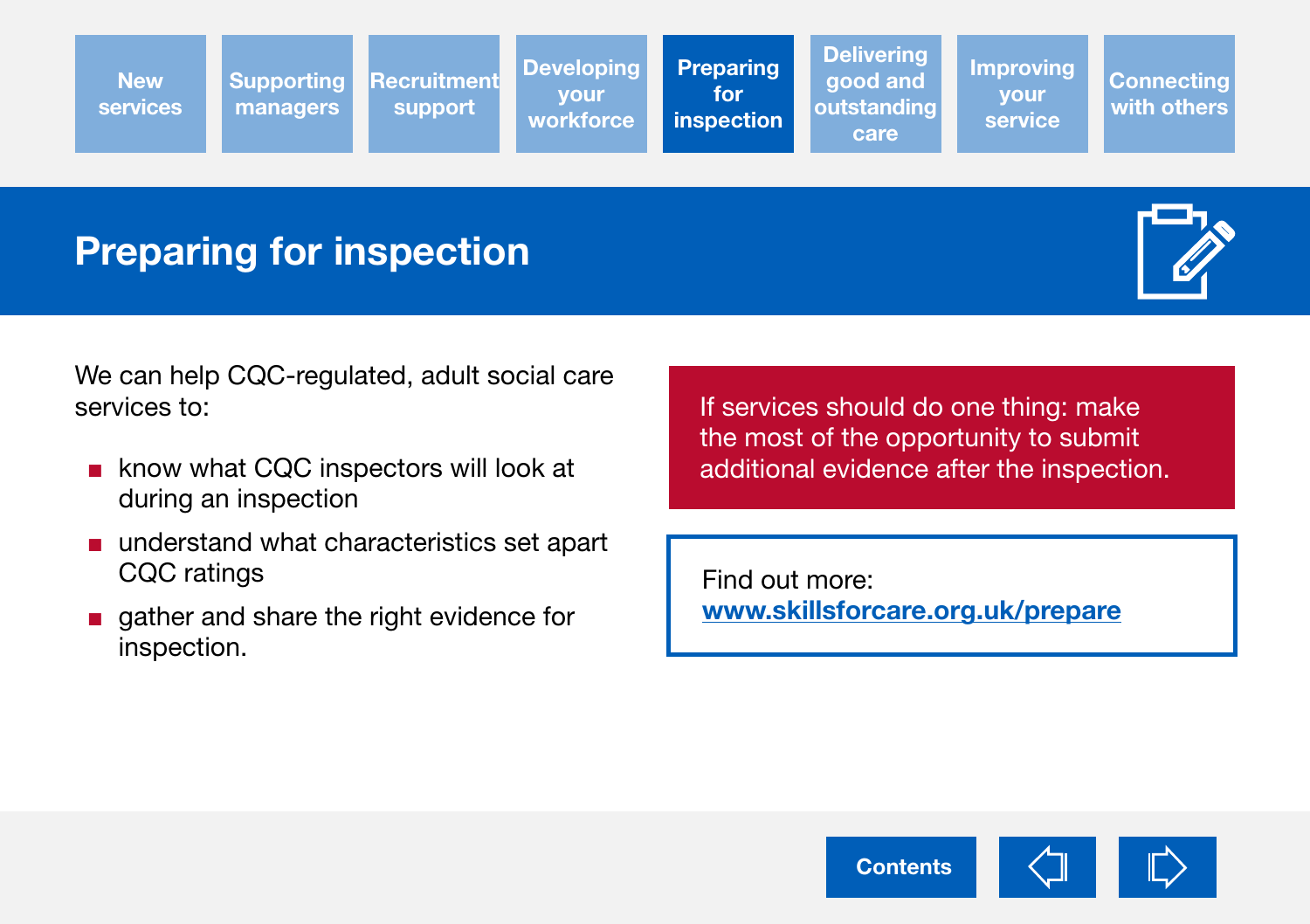<span id="page-8-0"></span>

## Delivering good and outstanding care



We can help CQC-regulated, adult social care services to:

- understand the key characteristics that differentiate CQC ratings
- learn from 'good' and 'outstanding' rated providers about what sets them apart
- know what to avoid.

If services should do one thing: access our GO Online: Inspection toolkit which shares the latest good and best practice.

Find out more: [www.skillsforcare.org.uk/GO](http://www.skillsforcare.org.uk/GO)

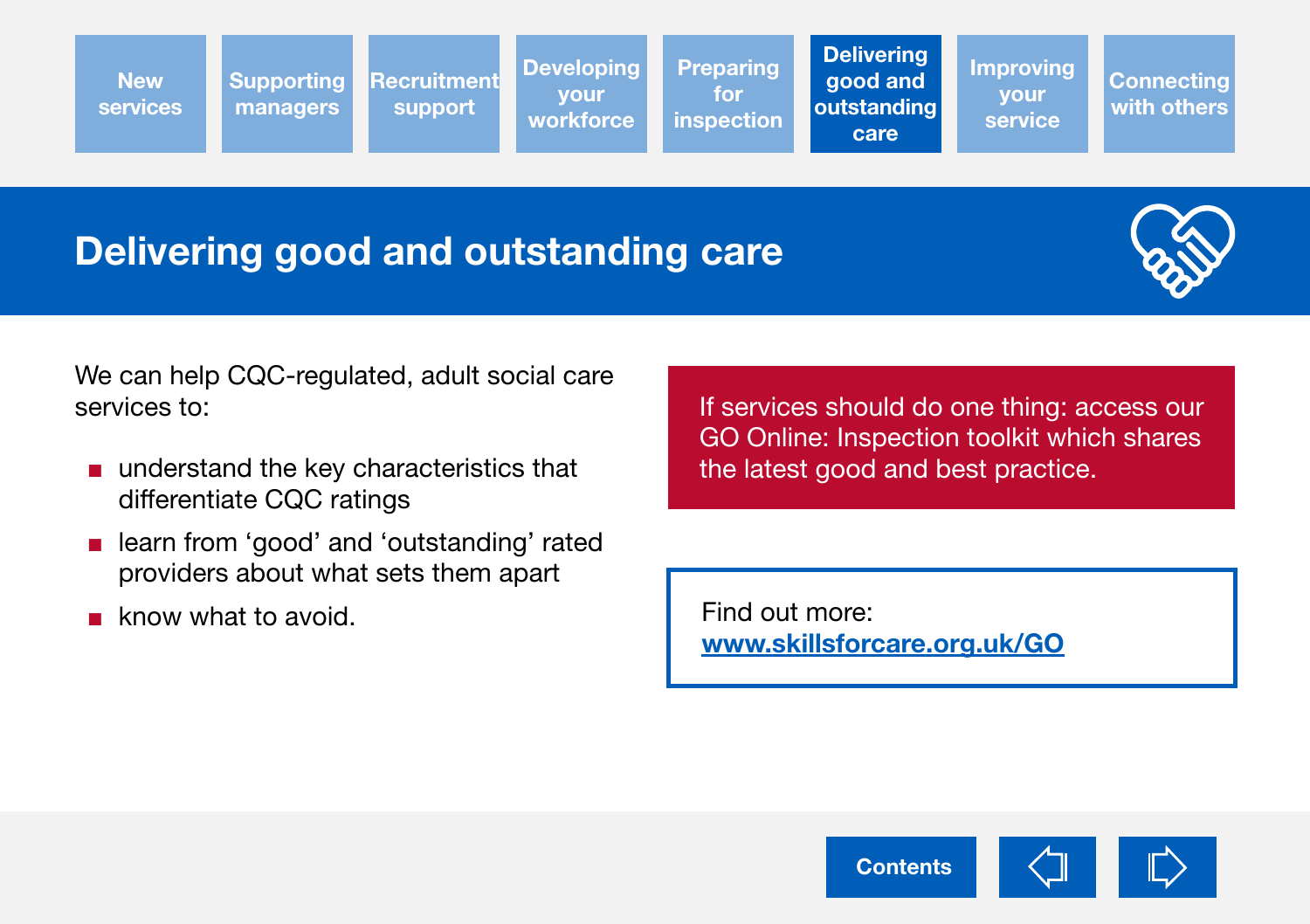<span id="page-9-0"></span>

#### Improving your service



We can help CQC-regulated, adult social care services to:

- decide what they need to improve
- plan and implement improvements
- learn how other services have improved
- implement workforce specific improvements.

If services should do one thing: engage everyone who's involved in your service, including staff and people who need care and support, in making improvements.

Find out more: [www.skillsforcare.org.uk/improve](http://www.skillsforcare.org.uk/improve)

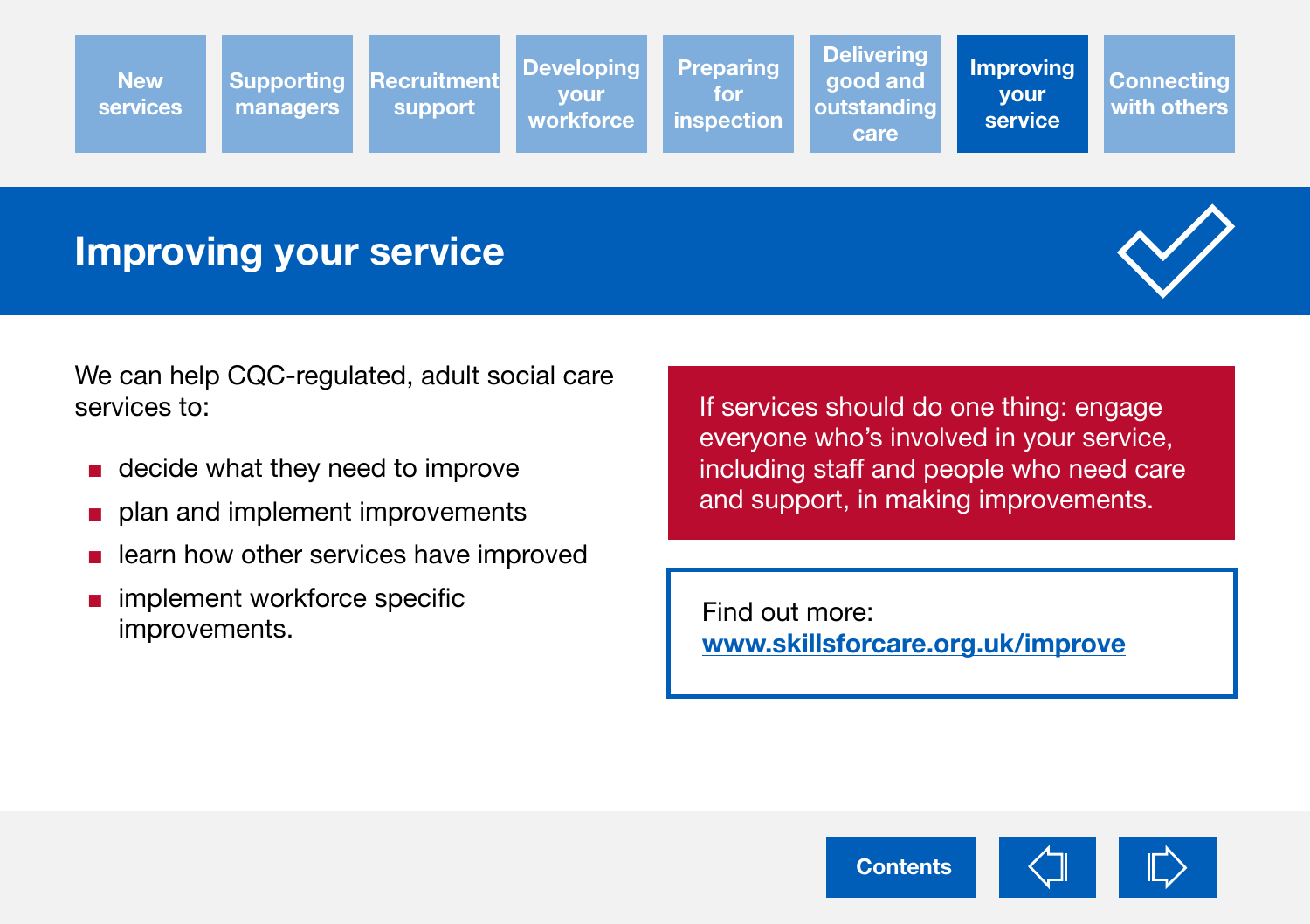<span id="page-10-0"></span>

#### Connecting with others



We can help CQC-regulated, adult social care services to:

- connect with other care services
- access peer support from local and national services
- benefit from mentoring opportunities.

If services should do one thing: join your local network.

Find out more: [www.skillsforcare.org.uk/networks](http://www.skillsforcare.org.uk/networks)